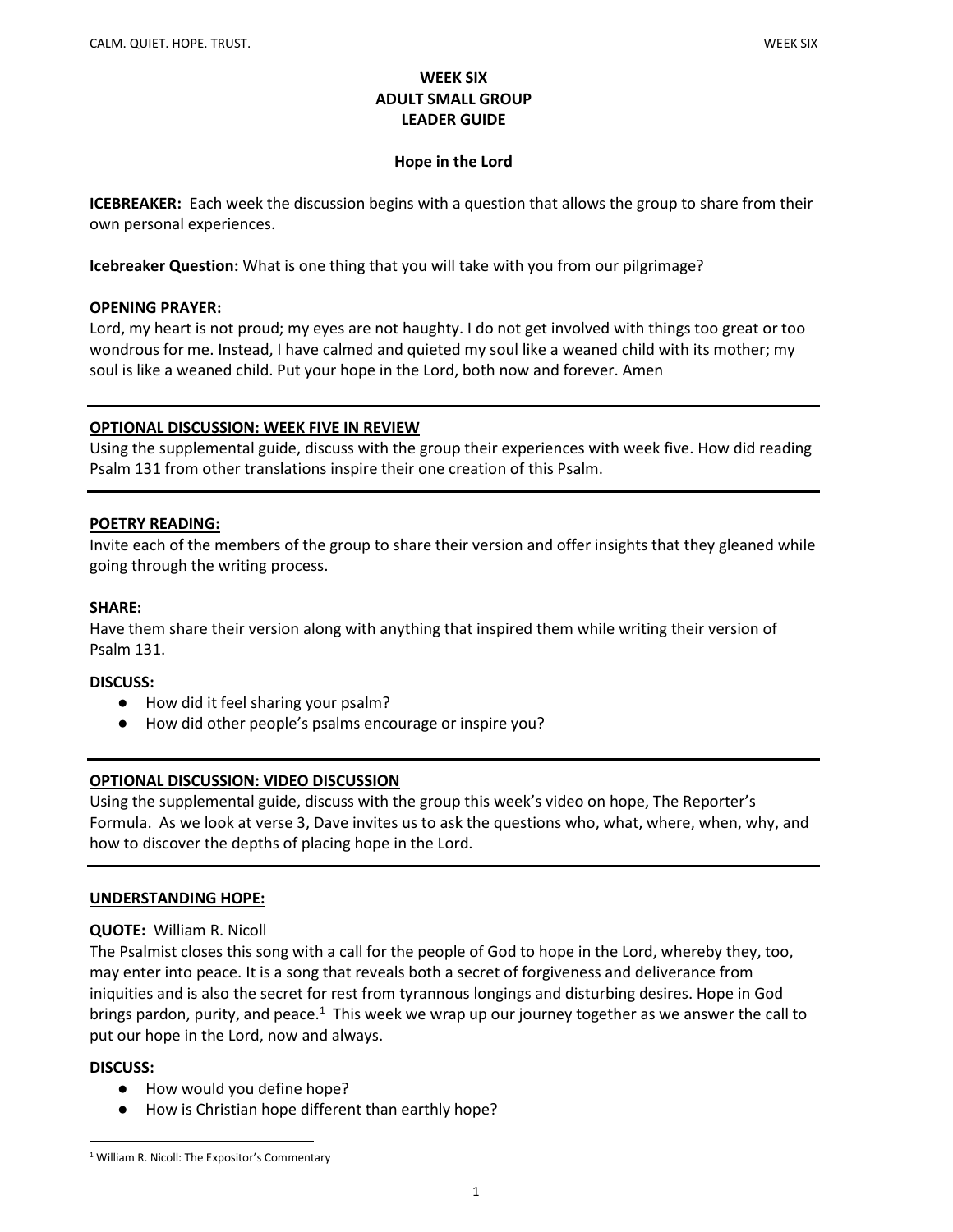## QUOTES:

Tim Keller: The word *hope* in English is rather weak. To *hope* means to want something without certainty, but the Greek word underlying it, elpis, means conviction. Christian hope is not a hopeful wish, it is hope-filled certainty.<sup>2</sup>

John Stott: Christian hope (elpis) is not uncertain, like our ordinary everyday hopes about the weather or health; is a joyful and confident expectation which rests on the promises of God.<sup>3</sup>

#### DISCUSS:

- How do Keller and Stott open our understanding of hope?
- How does the Christian separate godly hope from worldly hope?

**HOPEFUL WAITING:** The *Message* version on Psalm 131 opens a new understanding and perspective on hope: waiting.

### READ: Psalm 131:3 (MSG)

Wait, Israel, for GOD. Wait with hope. Hope now; hope always!

### DISCUSS:

- What do waiting and hoping have in common?
- Can we have hope without waiting?
- How was waiting fueled your hope?

SAY: Psalm 131:3 echoes the theme of wait and hope from the previous psalms. Psalm 130 expands on this theme by casting the image of a watchman. The watchman keeps an eye out for danger and is prepared to sound the alarm at a moment's notice. But much of what they do is simply watching and waiting, waiting, and watching.

#### READ: Psalm 130:5-7a

I wait for the Lord; I wait and put my hope in his word. I wait for the Lord more than watchmen for the morning— more than watchmen for the morning. Israel, put your hope in the Lord.

#### DISCUSS:

- What is the watchman looking for?
- Why does the watchman wait for the morning?
- What can the watchman do to bring about the morning?
- How does waiting in hope compare with the image of a watchman waiting for the morning?

#### QUOTE: Eugene Peterson

The words wait and hope are connected with the image of a watchman waiting through the night for the dawn. A watchman is an important person but doesn't do very much. He does nothing to influence or control such things. He knows the dawn is coming, there are no doubts concerning this. Meanwhile he's alert.<sup>4</sup>

#### DISCUSS:

- Have you ever had a job that required you to stay up all night? What challenges did you face? How did it feel to see the sunrise?
- Why must a watchman be alert?
- Why does a watchman wait for the morning?
- Why do you think Peterson stressed that the watchman cannot influence or control the coming dawn?
- How does this connect with our understanding of hope?

<sup>&</sup>lt;sup>2</sup> Keller, Timothy. Romans 1-7 For You, page 111

<sup>&</sup>lt;sup>3</sup> Stott, John. The Message of Romans, 140

<sup>4</sup> Peterson, Eugene. The Long Obedience in the Same Direction, 142-143.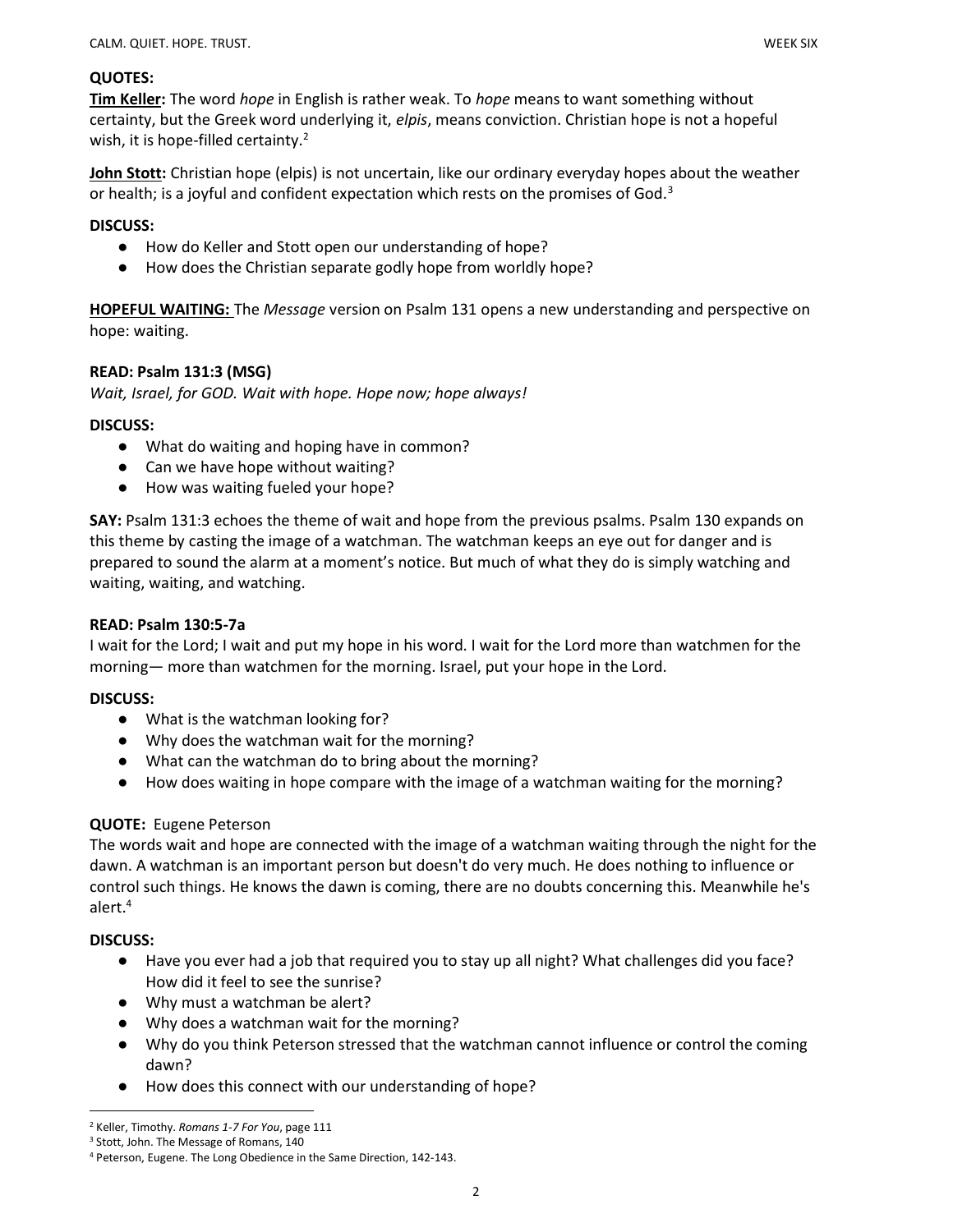#### HOPEFUL ENDURANCE:

#### READ: Romans 5:3-5a (NLT)

We can rejoice, too, when we run into problems and trials, for we know that they help us develop endurance. And endurance develops strength of character, and character strengthens our confident hope of salvation. And this hope will not lead to disappointment.

#### DISCUSS:

- How does hope build endurance?
- How does endurance build character?
- How is our character shaped through hope?
- Why does the hope of salvation not disappoint?

# QUOTE: John Stott

The correct Christian posture is that of waiting, waiting eagerly with keen expectation and waiting patiently steadfast in the endurance of our trials… We are to wait neither so eagerly that we lose our patience, nor so patiently that we lose our expectation but eagerly and patiently together.<sup>5</sup>

## DISCUSS:

- Why is a posture of waiting important during difficult times?
- How do hopeful expectation and patient endurance work in tandem?
- How does hopeful waiting calm our hearts and calm our souls? How does it help wean us from infantile dependencies?
- Have you ever been disappointed in the waiting? What does that say about where you have placed your hope?

### HOPE FULFILLED:

## READ: Psalm 130:7-8

Israel, put your hope in the Lord. For there is faithful love with the Lord, and with him is redemption in abundance. And he will redeem Israel from all its iniquities.

SAY: The hope we have is different from that of the psalmist. We have hope fulfilled, because of the life, death, and resurrection of Jesus Christ. It is because of his faithful love that we can find redemption in abundance. It is because of his sacrifice on the cross and his glorious resurrection that we are redeemed from all our iniquities. We do not have to wait for hope, hope has come. When we put our hope in Jesus now, we find salvation. When we put hope in him always, we are being transformed.

## READ ROMANS 5: 1-11 (NLT)

Since we have been made right in God's sight by faith, we have peace with God because of what Jesus Christ our Lord has done for us. 2 Because of our faith, Christ has brought us into this place of undeserved privilege where we now stand, and we confidently and joyfully look forward to sharing God's glory.

3 We can rejoice, too, when we run into problems and trials, for we know that they help us develop endurance. 4 And endurance develops strength of character, and character strengthens our confident hope of salvation. 5 And this **hope will not lead to disappointment**. For we know how dearly God loves us, because he has given us the Holy Spirit to fill our hearts with his love.

6 When we were utterly helpless, Christ came at just the right time and died for us sinners. 7 Now, most people would not be willing to die for an upright person, though someone might perhaps be willing to die for a person who is especially good. 8 But God showed his great love for us by sending Christ to die for us while we were still sinners. 9 And since we have been made right in God's sight by the blood of Christ, he will certainly save us from God's condemnation.

<sup>5</sup> Stott, John. The Message of Romans, 243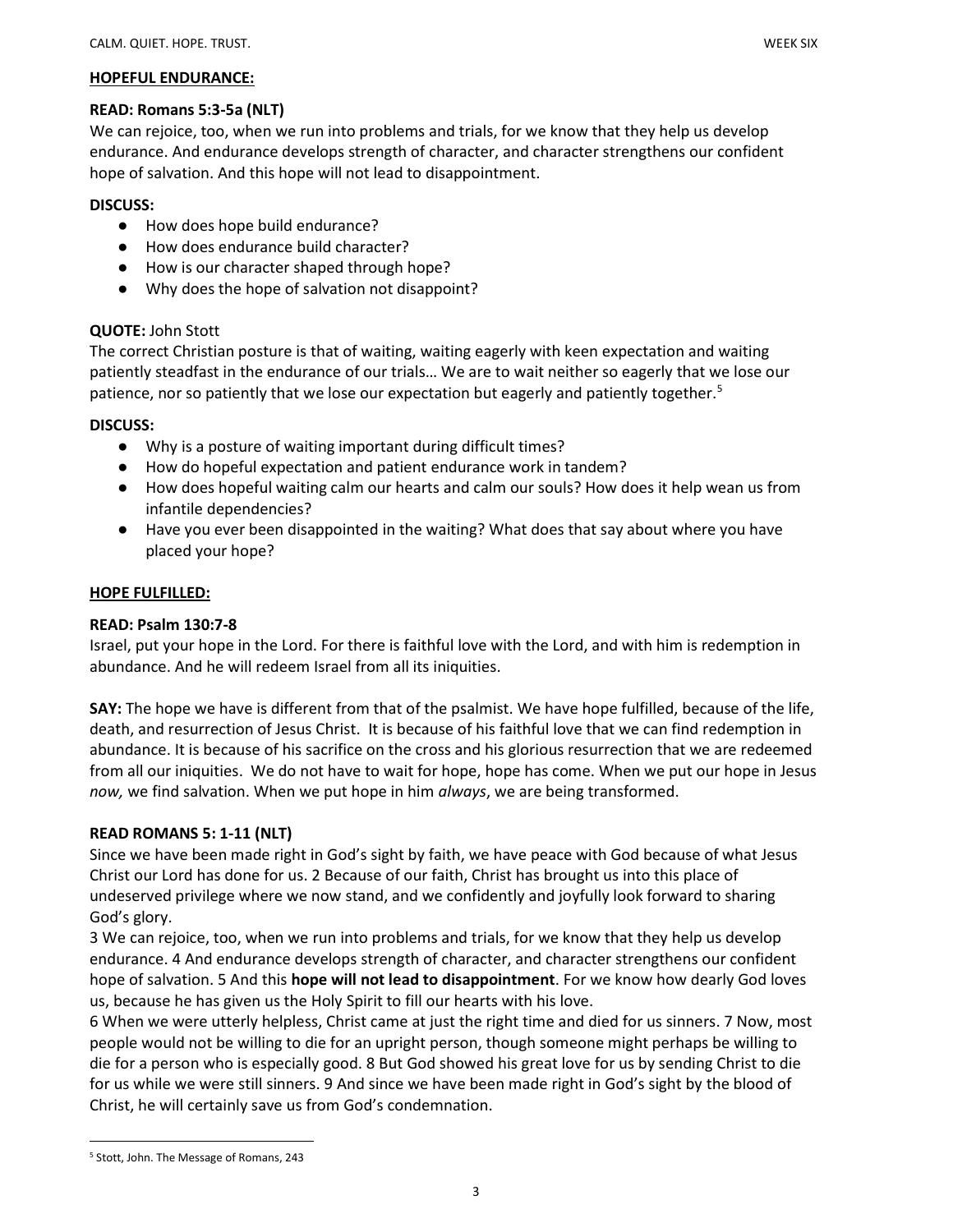10 For since our friendship with God was restored by the death of his Son while we were still his enemies, we will certainly be saved through the life of his Son. 11 So now we can rejoice in our wonderful new relationship with God because our Lord Jesus Christ has made us friends of God.

### DISCUSS:

- How has the work of Christ on the cross reshape our understanding of hope?
- These verses talk about how Jesus brought salvation while we are still sinners. What does this say about God's love for us and our hope in him?
- How does God's work in our lives to develop our character, and how does that strengthen our confident hope?
- How does the promise of hope that does not disappoint help calm your heart, quiet your soul, and trust in God?

## QUOTE: John Stott

Hope does not disappoint us and never will. It will never betray us by proving to be an illusion… The reason our hope will never let us down is that God will never let us down. His love will never give us up. (John Stott: The Message of Romans, 140)

## DISCUSS:

- Why can we hope in Jesus? How can we be confident that he will never let us down?
- There will be times that we will feel that God has let us down, how should we respond during those times?
- How have you seen Jesus bring hope into your life?
- Where do you need confident hope in your life today?

# PATHS FOR THE JOURNEY:

Leaders: Here are a few options for continuing your journey together. Choose the option that best fits your group in the time provided. Once you have completed one option, either wrap up your time with the closing prayer or do an additional activity below.

- Week Five Review: Discuss with the group their experiences creating their own version of Psalm 131.
- Video Discussion: In this week's video Dave uses the reporter's formula to break down the last verse of Psalm 132, discussing what it means to place our hope in the Lord, now and always.
- Jesus Connection: On Easter Sunday, Jesus is found walking with some men who were leaving Jerusalem heading toward the town of Emmaus. Their eyes did not recognize him, but their soul's dud as they confessed, "Weren't our hearts burning within us while he was talking with us on the road."
- Wrap-up Survey: Take some time to process the Pilgrimage through Psalm 131 as a small group, or encourage them to complete the survey on their own and send it to Dave Reiss, dave@sppcsa.com
- Prayer Practice: Prayer of Examen: In this week's prayer practice, you examine the previous day, seeking where God moved in your life and you look toward the day ahead seeking His calm, quiet, hope, and trust.

## WRAP UP:

## READ: Psalm 131

Lord, my heart is not proud; my eyes are not haughty. I do not get involved with things too great or too wondrous for me. Instead, I have calmed and quieted my soul like a weaned child with its mother; my soul is like a weaned child. Israel, put your hope in the Lord, both now and forever.